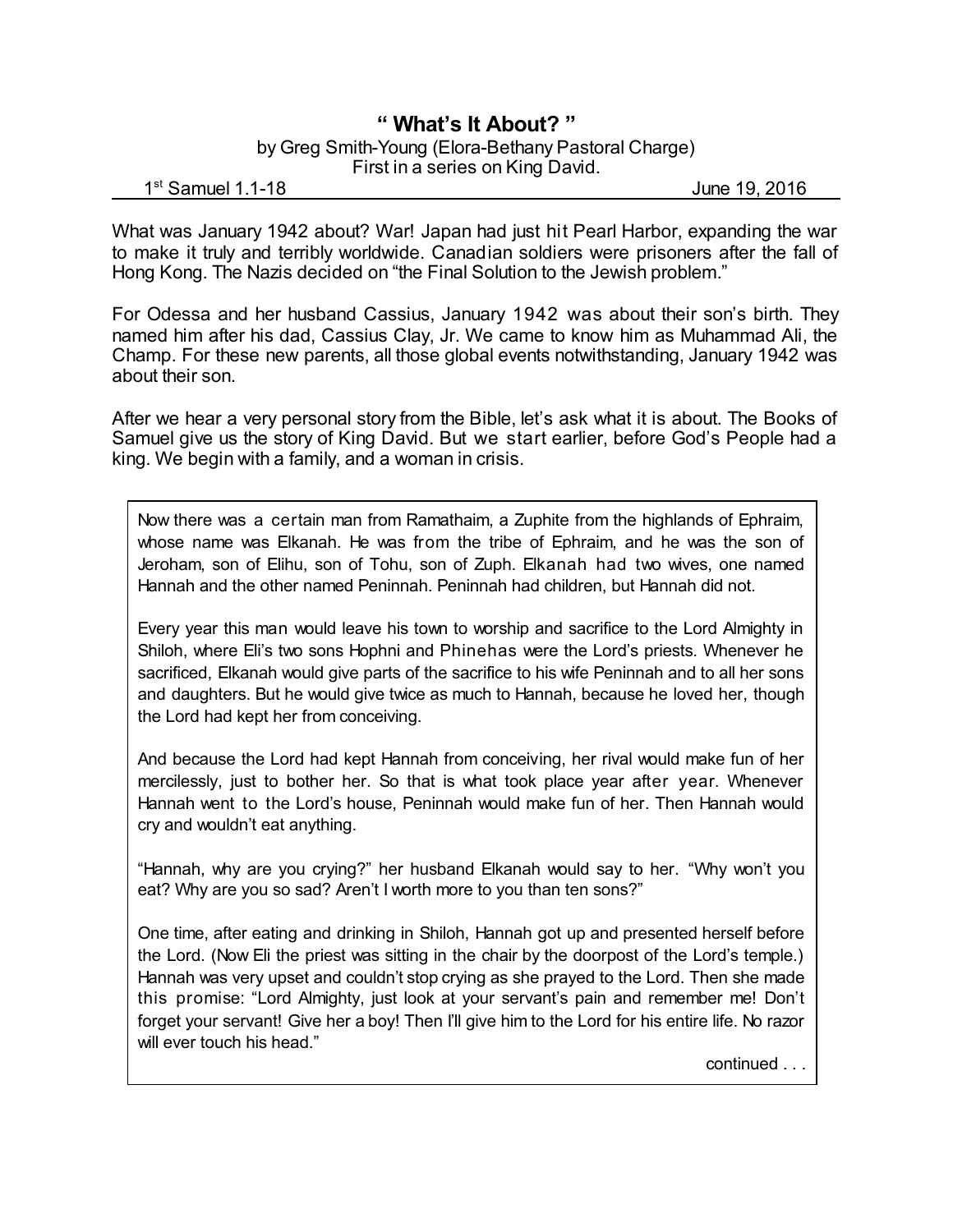As she kept praying before the Lord, Eli watched her mouth. Now Hannah was praying in her heart; her lips were moving, but her voice was silent, so Eli thought she was drunk. "How long will you act like a drunk? Sober up!" Eli told her. "No sir!" Hannah replied. "I'm just a woman troubled in spirit. I haven't had any wine or strong drink but have been pouring out my heart to the Lord. Don't think your servant is some good-for-nothing woman. This whole time I've been praying out of my great worry and trouble!"

Eli responded, "Then go in peace. And may the God of Israel give you what you've asked from him." "Please think well of me, your servant," Hannah said.

Then the woman went on her way, ate some food, and wasn't sad any longer.

1st Samuel 1.1-18 Adapted from the Common English Bible

## II

What's that story about? (Besides a lot of hard names!)

It's about infertility. Hannah can't have children. Infertility hurts. It can unleash doubts, guilts and grief.

It's about a culture that devalued women. In that time and place (and too many others), motherhood alone measured a woman's worth, her contribution, her future. With such messed-up yardsticks, it was children or nothing! So people wondered, and Hannah must have wondered herself, if she was good for anything?

What's it about? It's about husbands who try. Elkanah loved Hannah. He gave her extra gifts, food. (Did he think that would fill her emptiness?) *"Aren't I enough for you, more than many sons?"* he offered. (Worth noting: sometimes wisdom is silence!) Still, his heart is right.

What's it about? It's about bullying. Elkanah has a second wife, and children through her. Back then they practised *polygyny* (that means "many wives"). When Hannah could not conceive, Elkanah did as expected. He went out and got a spare. In the pecking order of the household, Hannah was first. But with each child she birthed, Peninnah raced ahead. She would not let Hannah forget it. Without mercy she mocked, relentless.

What's the story about? It's about how church can let people down. No, they didn't call it "church" but you get the point. You heard the professional God-type, confusing her intercession for inebriation. Courageously, she does not shrink from Eli the priest. He takes time to listen, lets Hannah set him straight, and joins his prayer to hers. (Ministers can get it right, eventually!)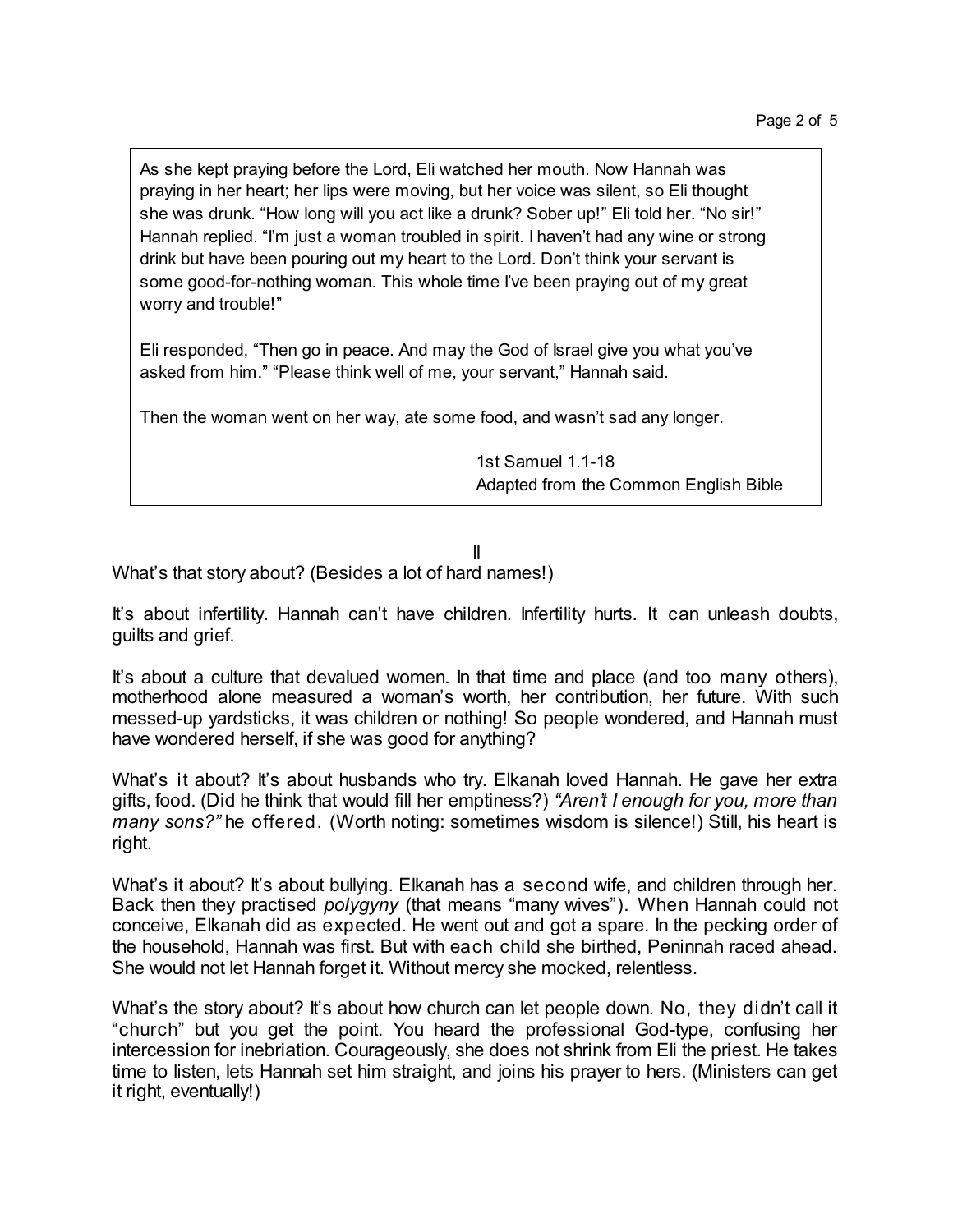What's it about? God's dealings with Hannah. This is the first time in the Bible that God is called "The Lord Almighty." The narrator is clear: The Lord Almighty has caused Hannah's childlessness. The logic makes sense. Since the Lord is the Almighty over all things, this must include Hannah's condition. I hope God does not mind, though, if I shake my fist in protest. However, perhaps this also signals some hope. If the Lord can taketh away, then the Lord can giveth too. And God loves Hannah!

III

What is this story about? There is nothing unique about Hannah's condition. Why, then, does it make it into the Bible? It must be about her, and about her place in something bigger.

She was living long after Joshua had brought these escaped slaves, the Israelites, out of the wilderness, across the Jordan River, around Jericho and into the land. But ever since, some three hundred years, these Israelites were mostly stuck living along a strip of hills, the central highlands of Canaan. Some of these rise more than 2,000 feet, with valleys cut between. 1

I imagine the Philistines along the coast, and the Ammonites and Moabites to the east, and those up Damascus way looked down on these "Hebrews" like Appalachian hillbillies. Not very sophisticated. Just a gaggle of tribes. Just clinging to old tales of ancestors — Abraham and Sarah, Isaac and Rebekkah, Jacob and his sons — about whom no one important had ever heard. Holding to some idea that their "God" had led them to this land. And having the preposterous notion that through them, their "God" was doing something special, that they were God's living promise, God's unfolding mission to bless the world.

They could barely bless themselves!<sup>2</sup> Sometimes they got along. Usually they feuded. An inspiring leader (a "judge") would band them together against some foe, but their coalition would quickly crumble. Marauders raided them. Neighbours attacked them. Nations oppressed them. <sup>3</sup> There was little law and no order. Everyone did what they could get away with.<sup>4</sup> In such times, the strong get away with stuff. While the weak, women in particular, get trampled.

So what's this story about? Is it Hannah's personal crisis about her future, her security, her identity, her empty ache? Yes! Is it about her people's crisis about their future, security, identity and empty ache? Yes!

<sup>1</sup> [https://en.wikipedia.org/wiki/Geography\\_of\\_Israel#Central\\_hills](https://en.wikipedia.org/wiki/Geography_of_Israel#Central_hills)

<sup>&</sup>lt;sup>2</sup> Reading through the Book of Judges will bear this out.<br><sup>3</sup> No superpower deminated the region to keep a lid op th

No superpower dominated the region to keep a lid on things. So these different peoples were free . . . to beat up on each other. The Hittites (now Turkey) had been destroyed. The Egyptians had withdrawn. The Assyrians (now Syria) and Babylonians (now Iraq) were too busy keeping an eye on each other. In this power vacuum, the people of Canaan were free to beat up on each other. This reminds me somewhat of the story of the nations in what used to be Yugoslavia, after the hegemony of the Soviet Union ended in the early 1990s.

<sup>4</sup> Judges 17.6 and 21.25.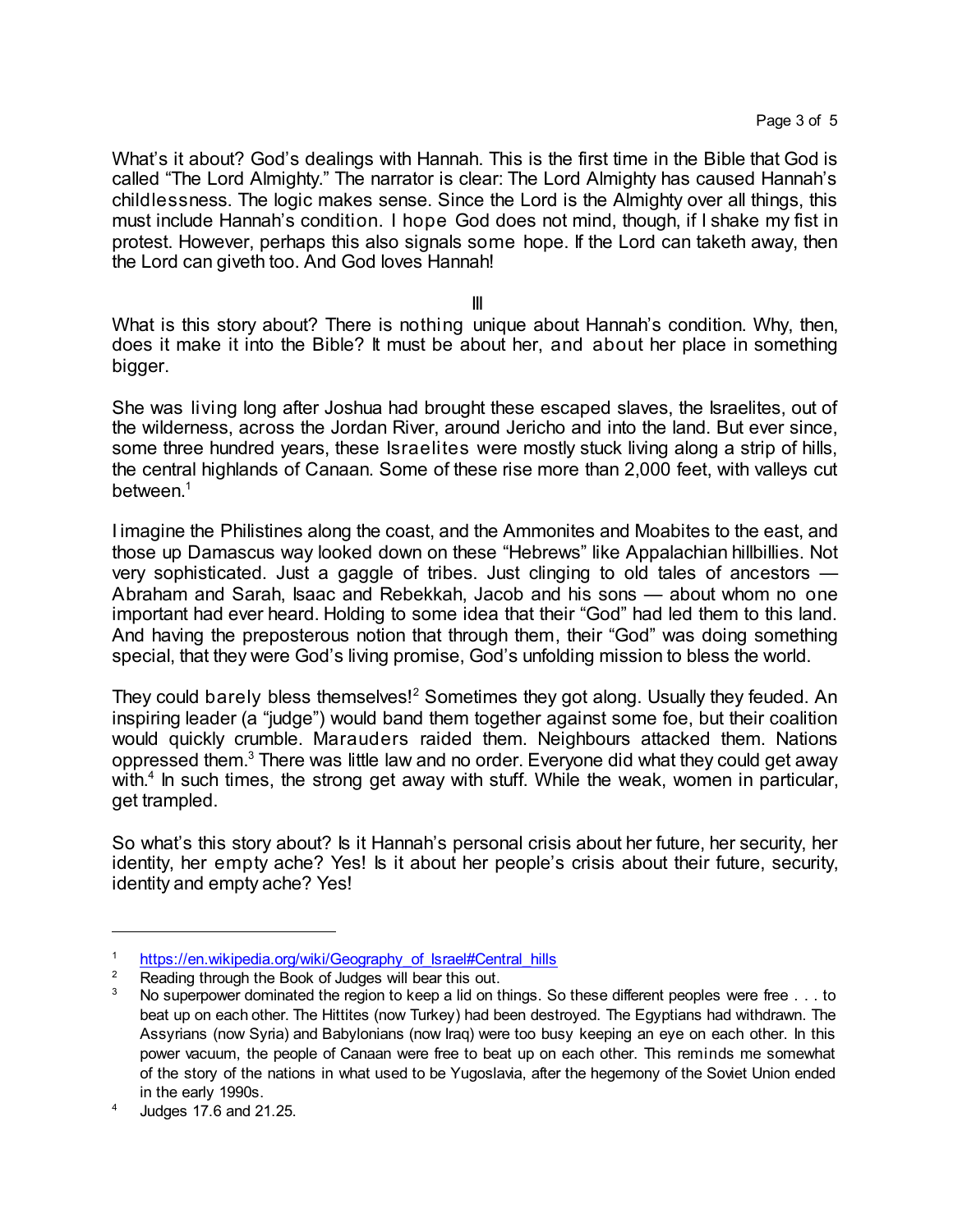What was this week about?

Last Sunday, we were waking up to what happened in Orlando. <sup>5</sup> What was it about? Homophobia? Guns? Toxic politics? All that, and more. But for Juan Guerrero and Drew Leinonen, it was the night they died together. Juan's sister said, *"If it's not a funeral, they were going to have a wedding together. They were honestly so in love. You can tell by how they looked at each other."* <sup>6</sup> So personal. And such a public tragedy! We all need to figure out together how we are going to get along, in a world where we are different, and often disagree about our differences.

## What was this week about?

Thursday morning, a British parliament was murdered. It was as personal as one person stabbing and shooting another. And as personal as Jo Cox as a mother, a wife, a brilliant person, stolen from life. But her assassination could not be more public. It is part of the backdrop now against which the United Kingdom is debating its future in Europe.

Also on Thursday, a young man from our town died in a car accident. His family's tragedy is what this week is all about too.

Friday, I was sitting with someone in palliative care. The television was on in the background. We both stopped when Sharlene Bosma began speaking so eloquently and truthfully about her husband Tim, and the conviction of his two murderers.<sup>7</sup> Later, I thought, what was that visit about? I was sitting with cancer-death. And thinking about murderdeath. They are so vastly different, and in so many ways the same. Both are part of the wreckage of this world. Everything is part of everything, in all its wonder and beauty, and all its horror and pain. Everything forms the backdrop on this stage in which we are living, personally and publicly.

What is life about? What is this week about? What is Hannah about?

 $\overline{V}$ 

Notice what Hannah does. She brings her personal pain into the public worship of God. She pushes her pain onto God. She trusts the Almighty will do something with it. Or maybe she hardly trusts at all, yet realizes she has nowhere else to turn. That's okay too. God takes whatever we've got.

Then, she makes a deal. *"Give me a son, and I'll make him a minister!"*(Luckychild!) "*And I'll never let him cut his hair!"* Did her offer change God's mind? Or, did making the offer open Hannah to finally receive what God would do through her and her child, for God's People?

<sup>&</sup>lt;sup>5</sup> [https://en.wikipedia.org/wiki/2016\\_Orlando\\_nightclub\\_shooting](https://en.wikipedia.org/wiki/2016_Orlando_nightclub_shooting)<br><sup>6</sup> www.doilymoil.co.uk/pown/orticle\_2640280/Eqmilies.couple.dig

<sup>6</sup> [www.dailymail.co.uk/news/article-3640280/Families-couple-died-gay-club-massacre-say-joint-funeral.html](http://www.dailymail.co.uk/news/article-3640280/Families-couple-died-gay-club-massacre-say-joint-funeral.html) 

[www.ctvnews.ca/canada/smich-millard-get-life-in-prison-for-bosma-murder-1.2949708](http://www.ctvnews.ca/canada/smich-millard-get-life-in-prison-for-bosma-murder-1.2949708)